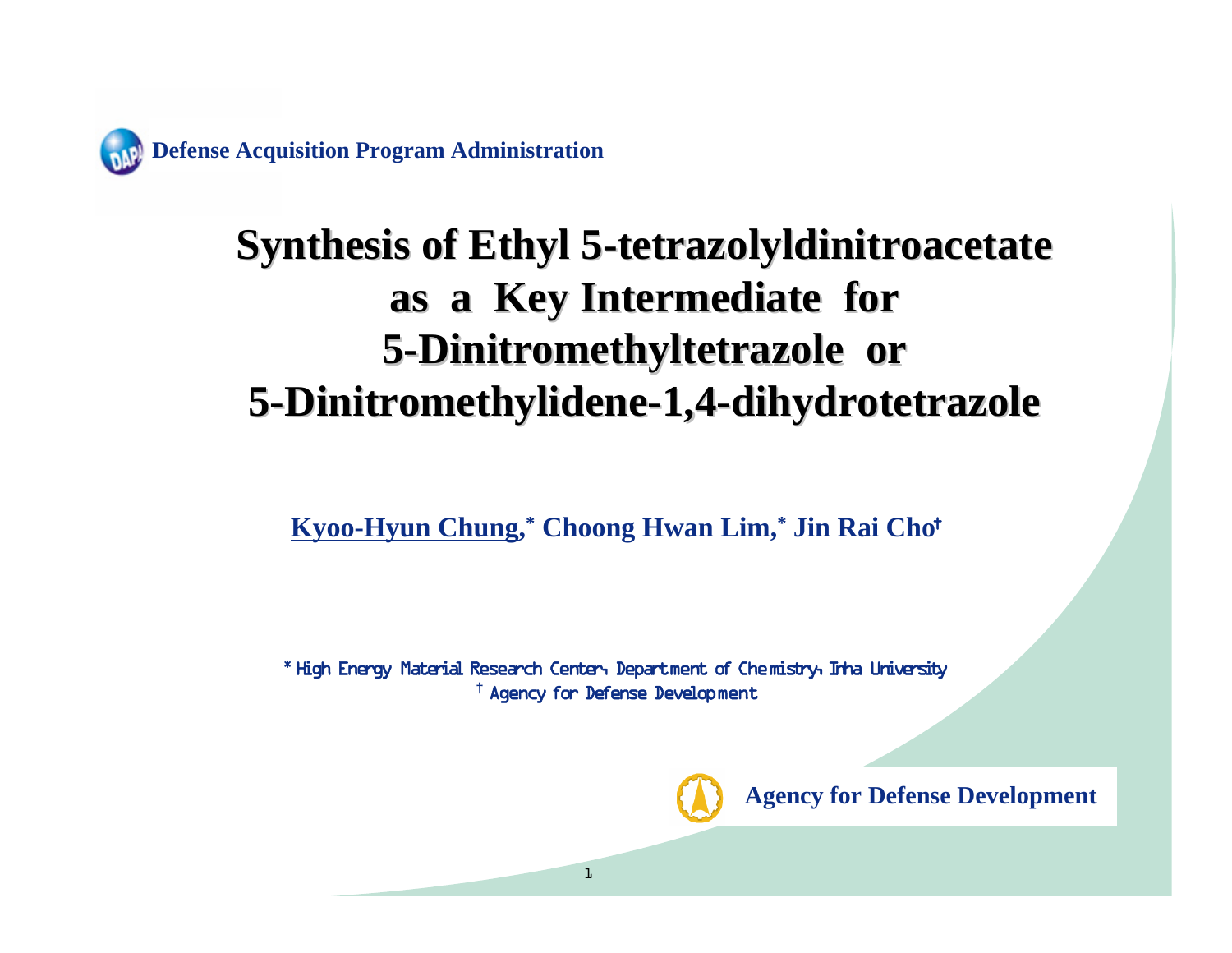

### **Some molecular explosives Some molecular explosives**

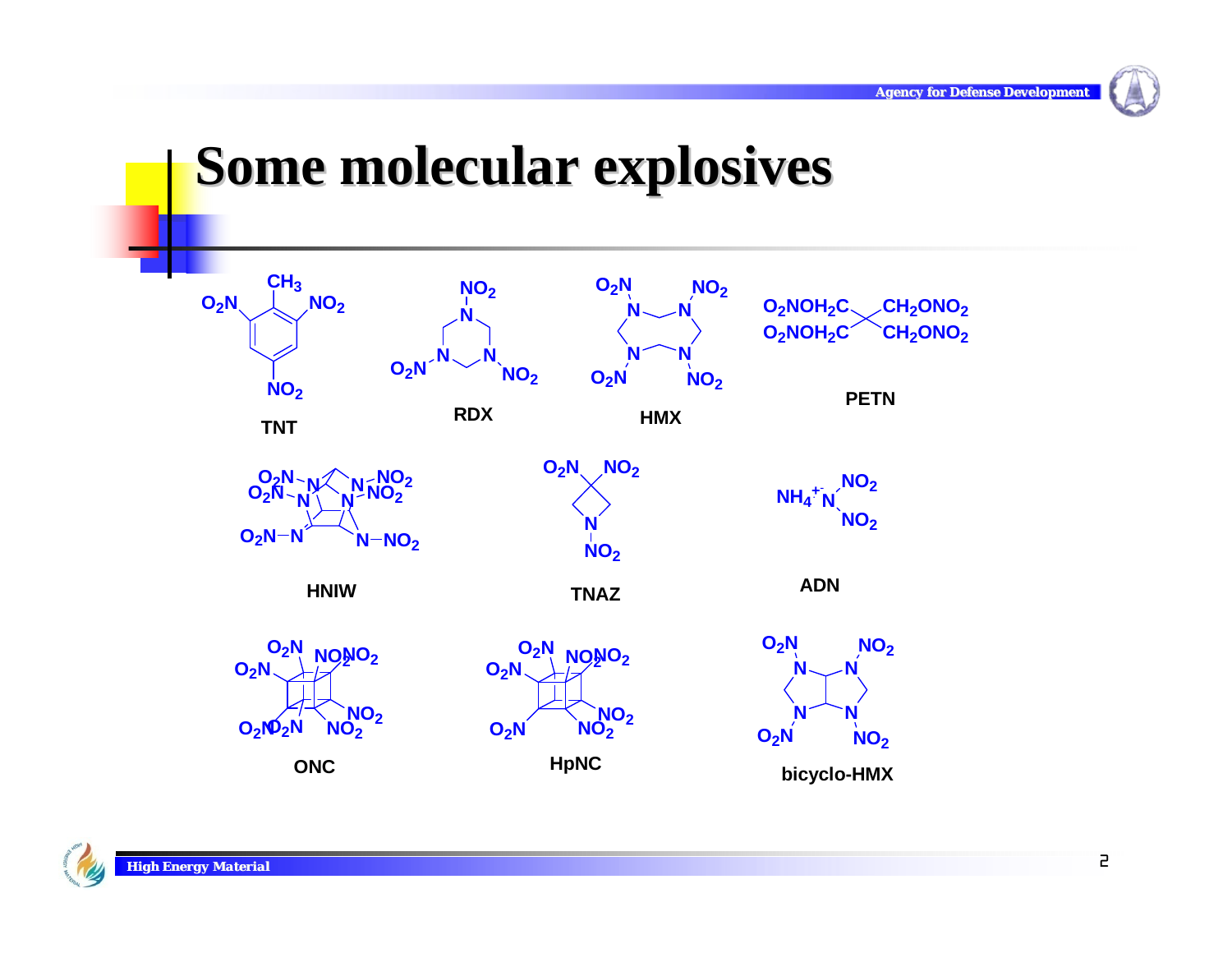# **Impact sensitivity Impact sensitivity vsDetonation properties Detonation properties**



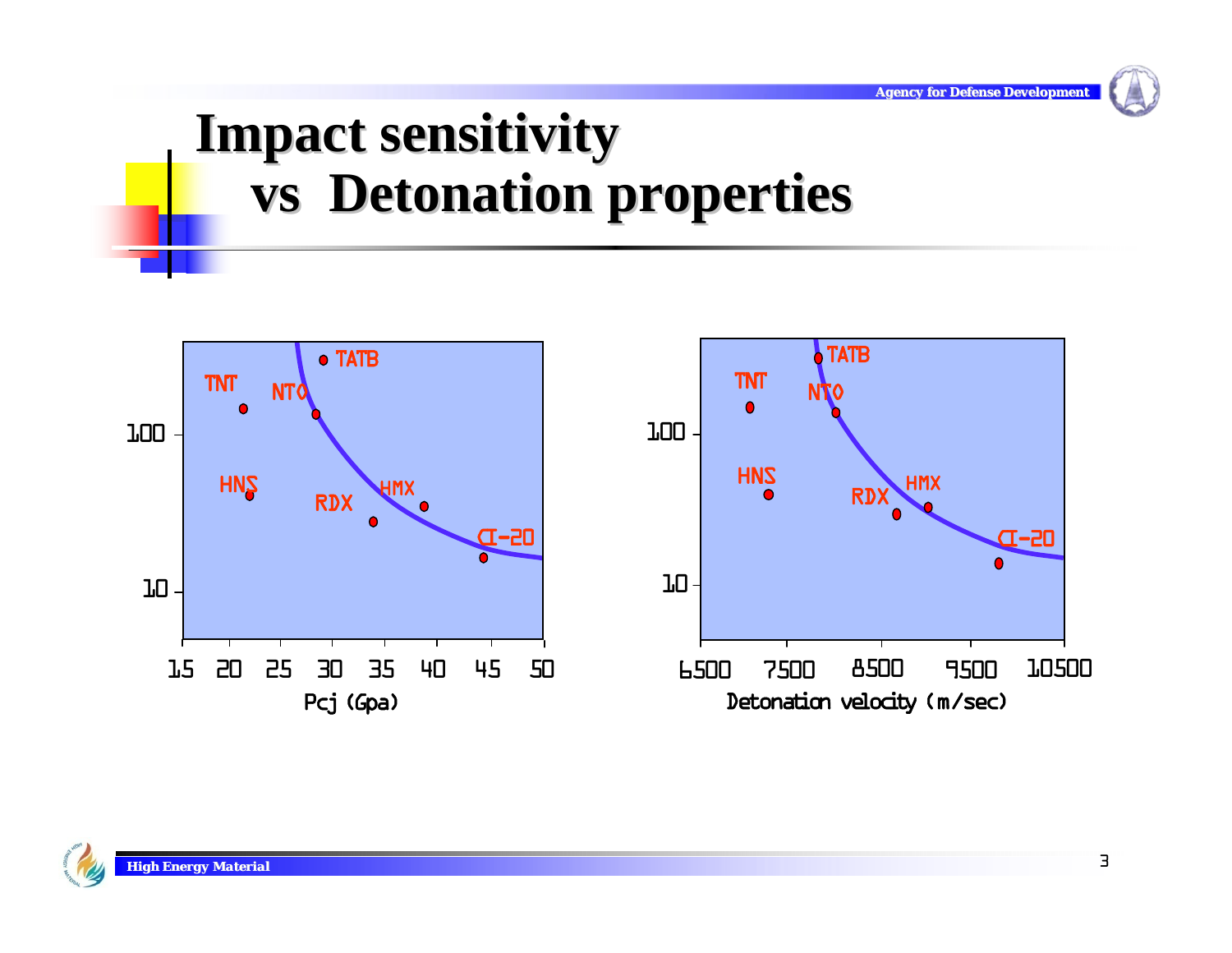

### **Insensitive explosives**

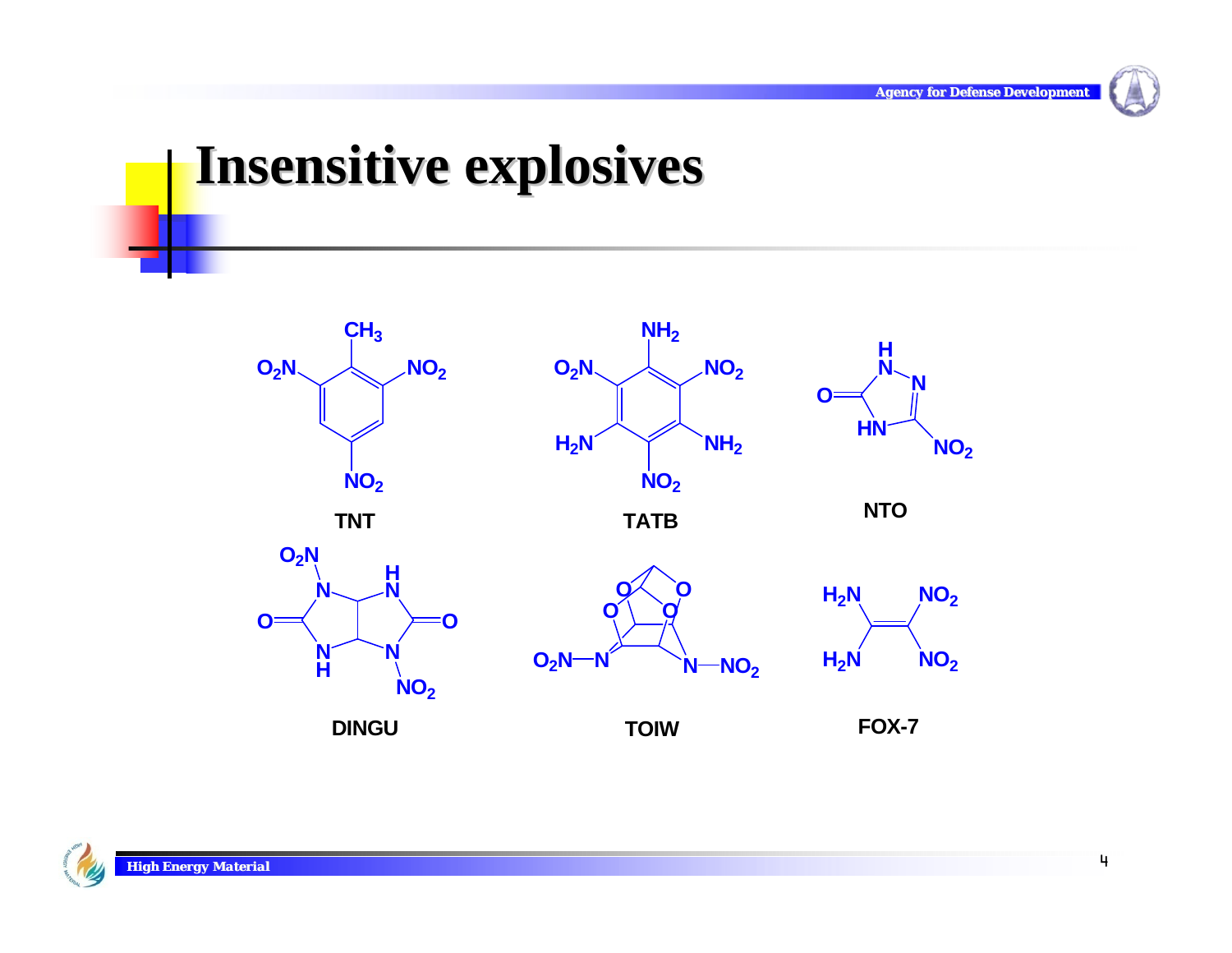

### **Related compounds to FOX-7**















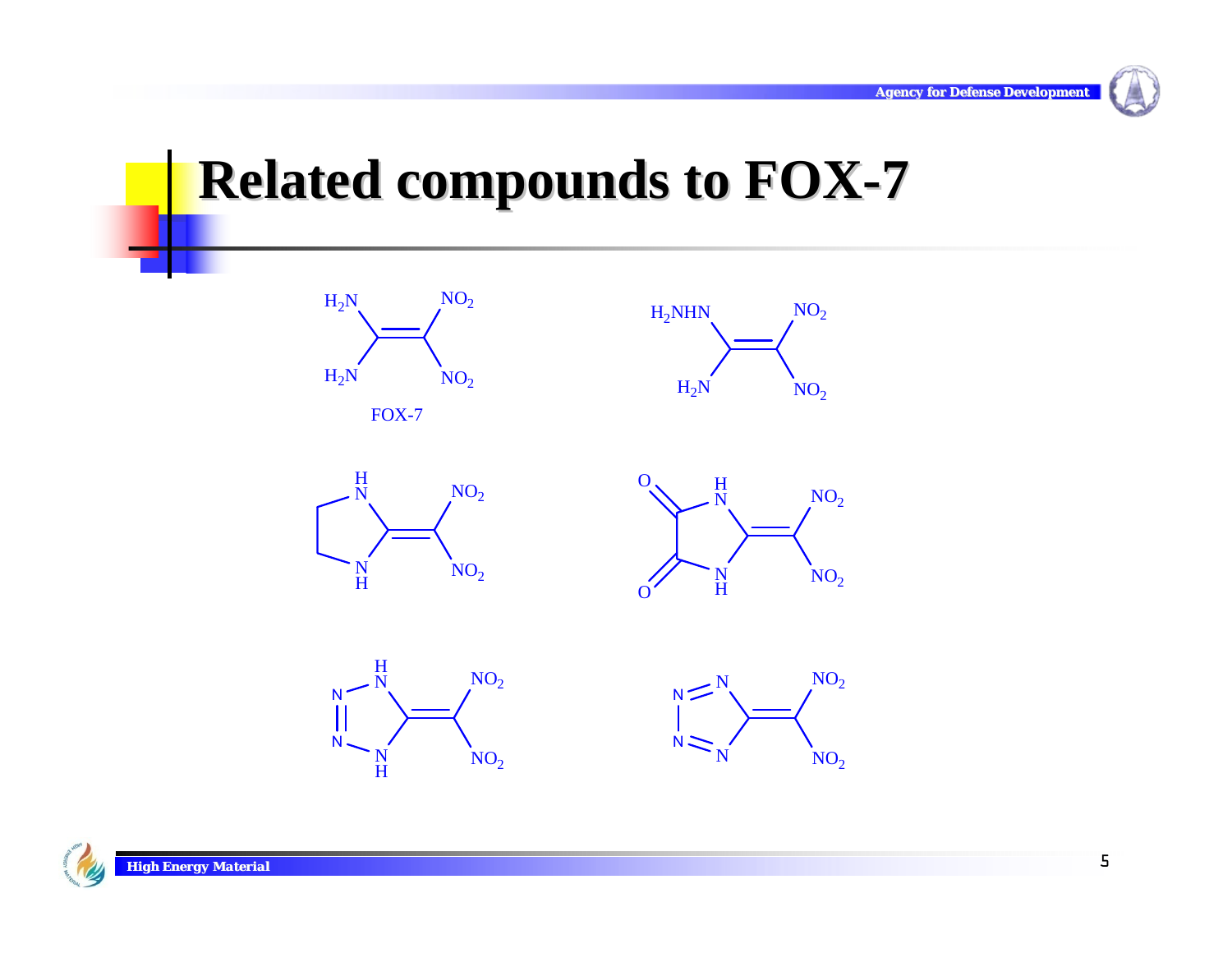$N_{\rm \smallsetminus}$ N

 $(n-Bu)$ <sub>A</sub>N



Shastin, A. V.; Godovikova, T. I.; Korsunshii, B. L. *J. Heterocyclic Chem.*, **1998**, *34*, 383.

N~<sub>N</sub><br>H

-35°C

 $\mathsf{NO_2}$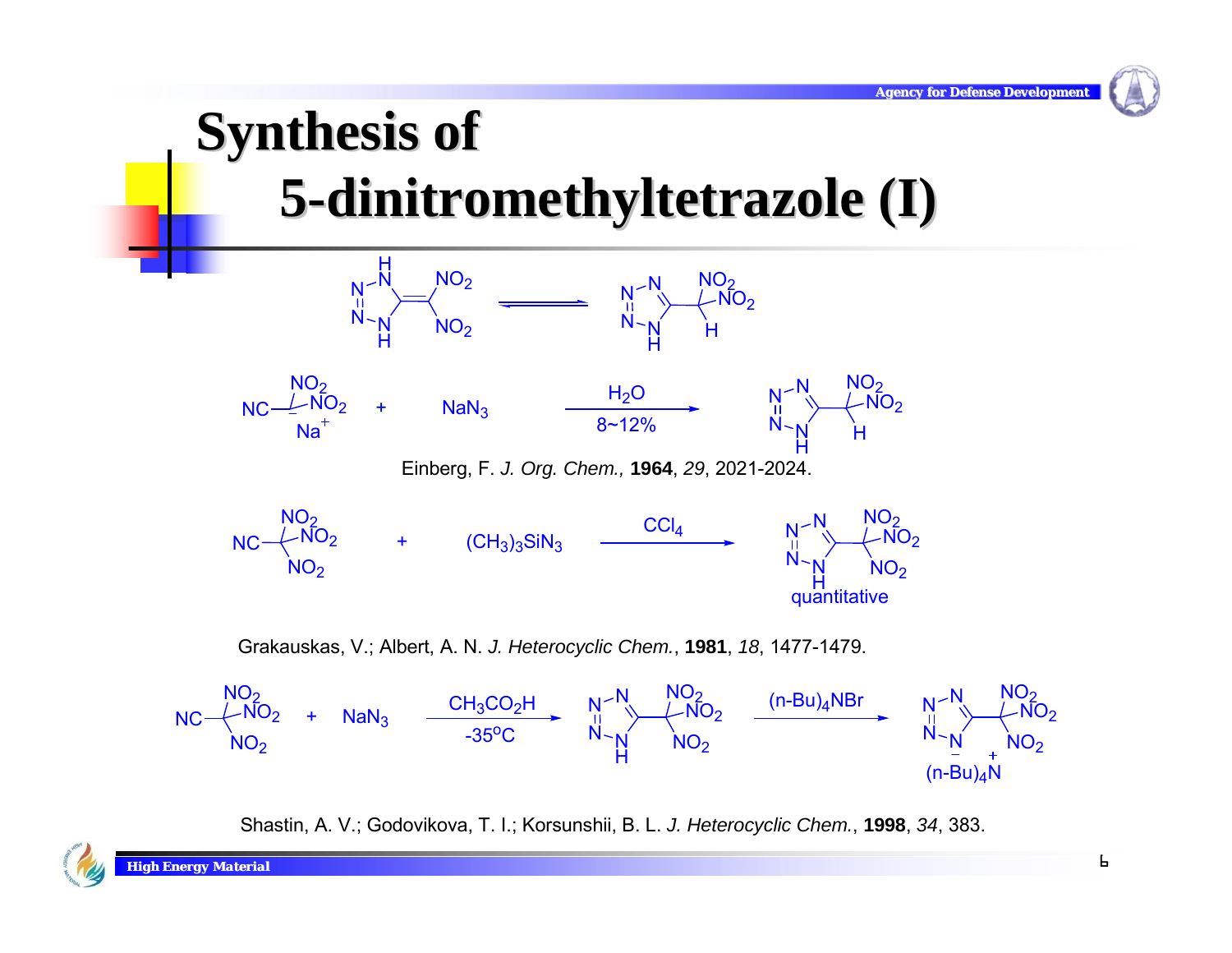# **Synthesis of 5-dinitromethyltetrazole (Il) dinitromethyltetrazole (Il)**



Terpigorev, A. N.; Tselinskii, I. V.; Makarevich, A. V.; Frolova, G. M.; Mel'nikov, A. A. *J. Org. Chem., USSR*, **1987**, *23*, 214-222.



Katritzky, A. R.; Sommen, G. L.; Gromova, A. V.; Witek, R. M.; Steel, P. J.; Damavarapu, R. *Chem. Heterocycl. Comp.* **2005**, *41*, 111.

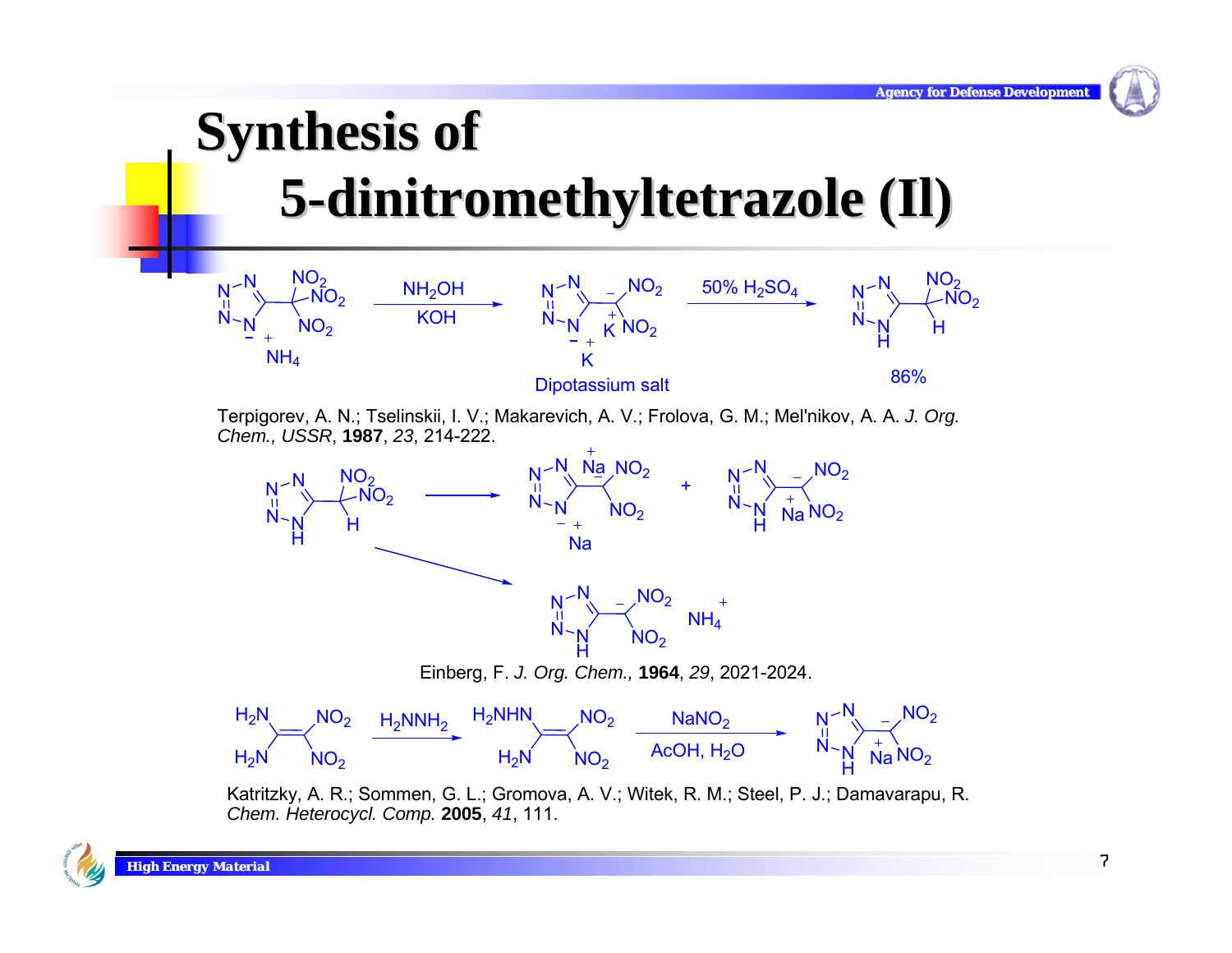### **Retrosynthetic analysis of <u>1</u> 5-dinitromethylidene-1,4-dihydrotetrazole</u>**

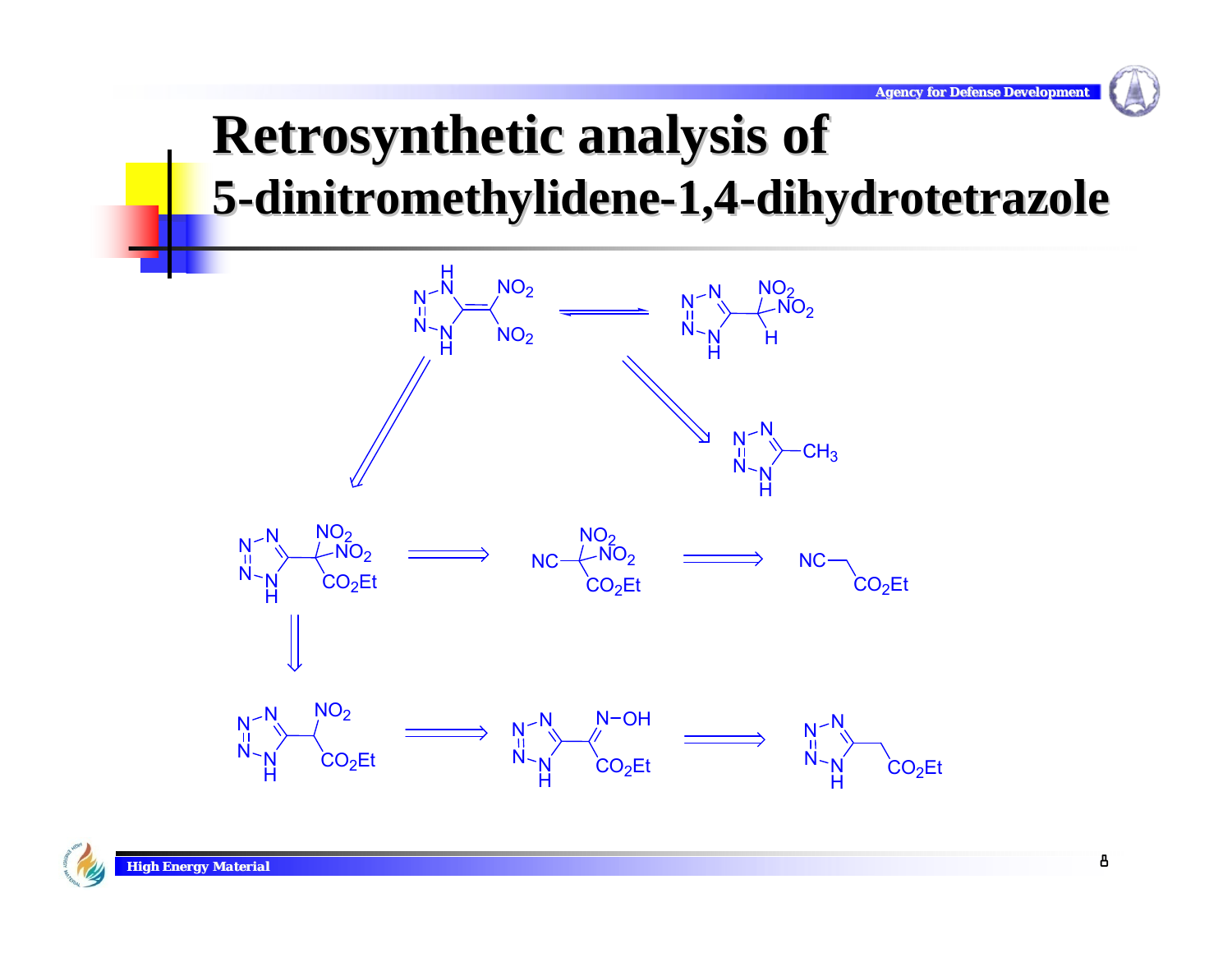### **Synthesis of dinitromethylidene dinitromethylidene from methyl from methyl**



Latypov, N. V. ; Bergman, J.; Langlet, A.; Wellmar, U.; Bemm, U. *Tetrahedron*, **1998**, *54*, 11525.



Astrat'ev, A. A.; Dashko, D. V.; Mershin, A. Y.; Stepanov, A. I.; Urazgil'deev, N. *Russian J. Org. Chem.*, **2001**, *37(5)*, 729.



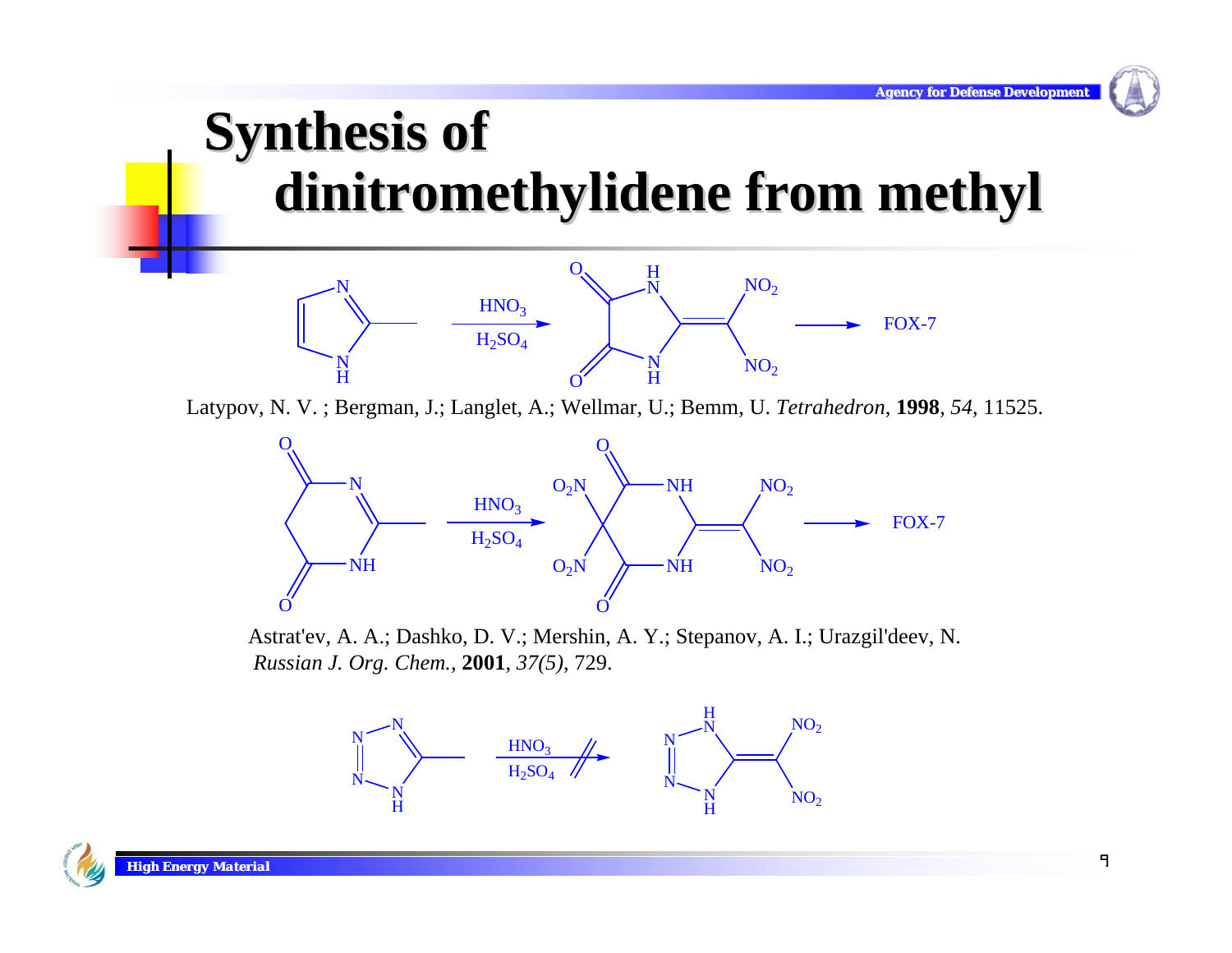# **Synthesis of oxime 5dinitromethyltetrazolylacetate dinitromethyltetrazolylacetate**



Lunn, W. H. W.; Schoepp, D. D.; Calligaro, D. O.; Vasileff, R. T.; Heinz, L. J.; Salhoff, C. R.; O'malley, P. J.  *J. Med. Chem.*, **1992**, *35*, 4608-4612.

Terpigorev, A. N.; Tselinskii, I. V.; Malsarevich,A. V.; Frolova, G. M.; Mel'nikov, A. A. *J. Org. Chem., USSR*, **1987**, *23*, 214-222.

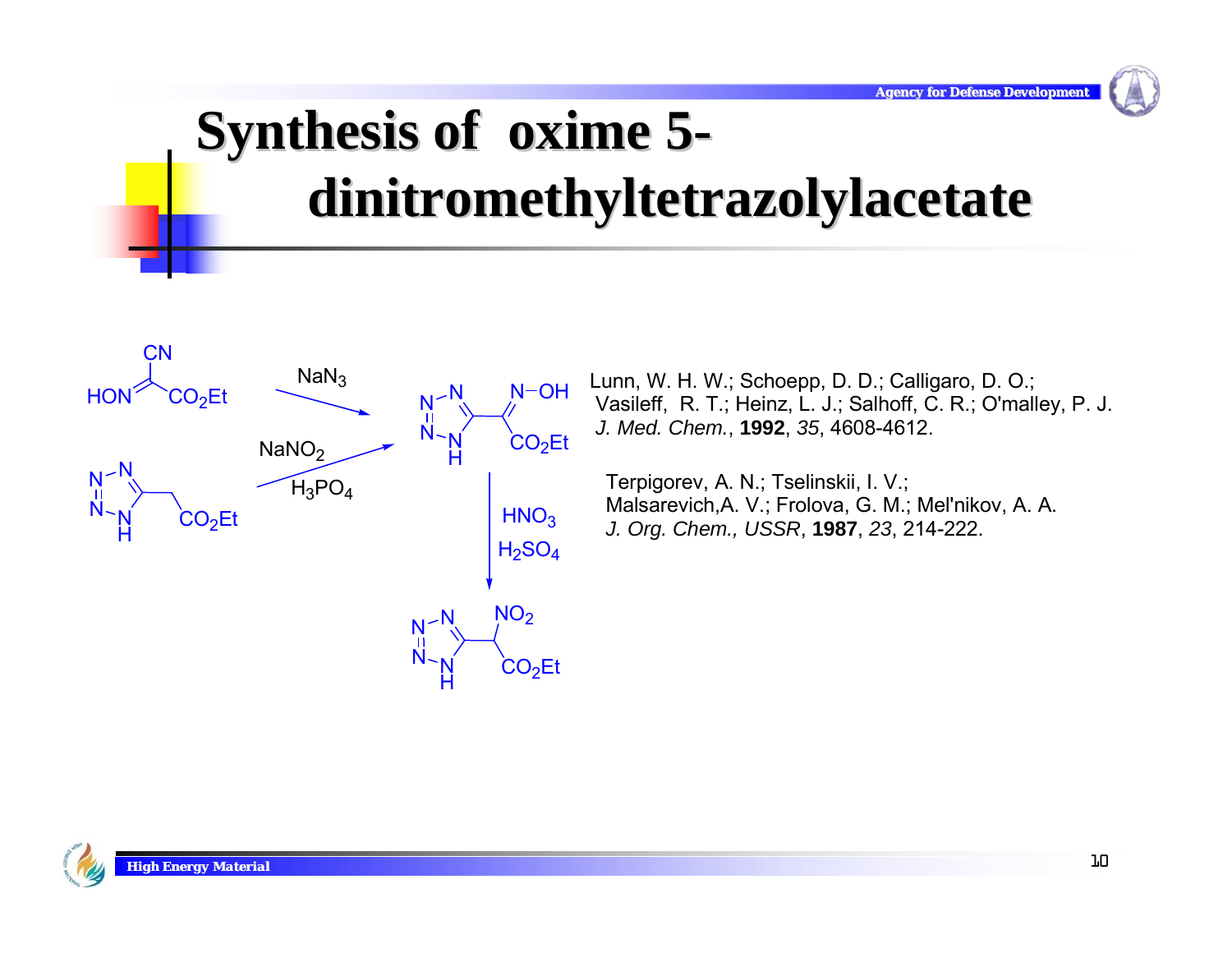# **Synthesis of 5-dinitromethyltetrazole and its salts dinitromethyltetrazole and its salts**



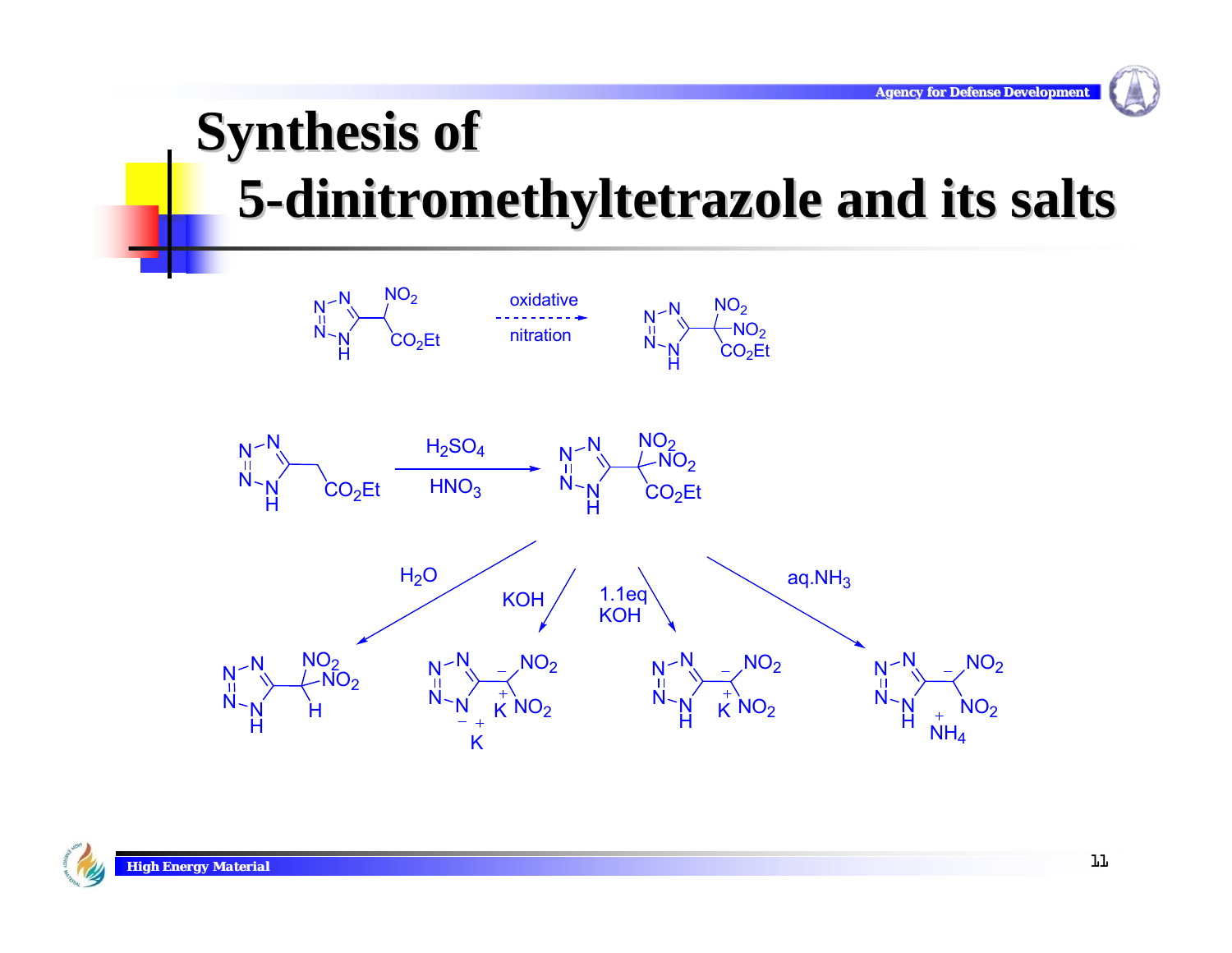

### **Tautomerism Tautomerism of tetrazole tetrazole-tetrazoline tetrazoline**



Butler, R. N. *Comp. Heterocycl. Chem., 1st ed*n **198**4*, 5*, 791.



Saalfrank, R. W.; Fischer, M.; Wirth, U.; Zimmermann, H. *Angew. Chem., Int. Ed. Engl. 198*7, *2*6, 1218.

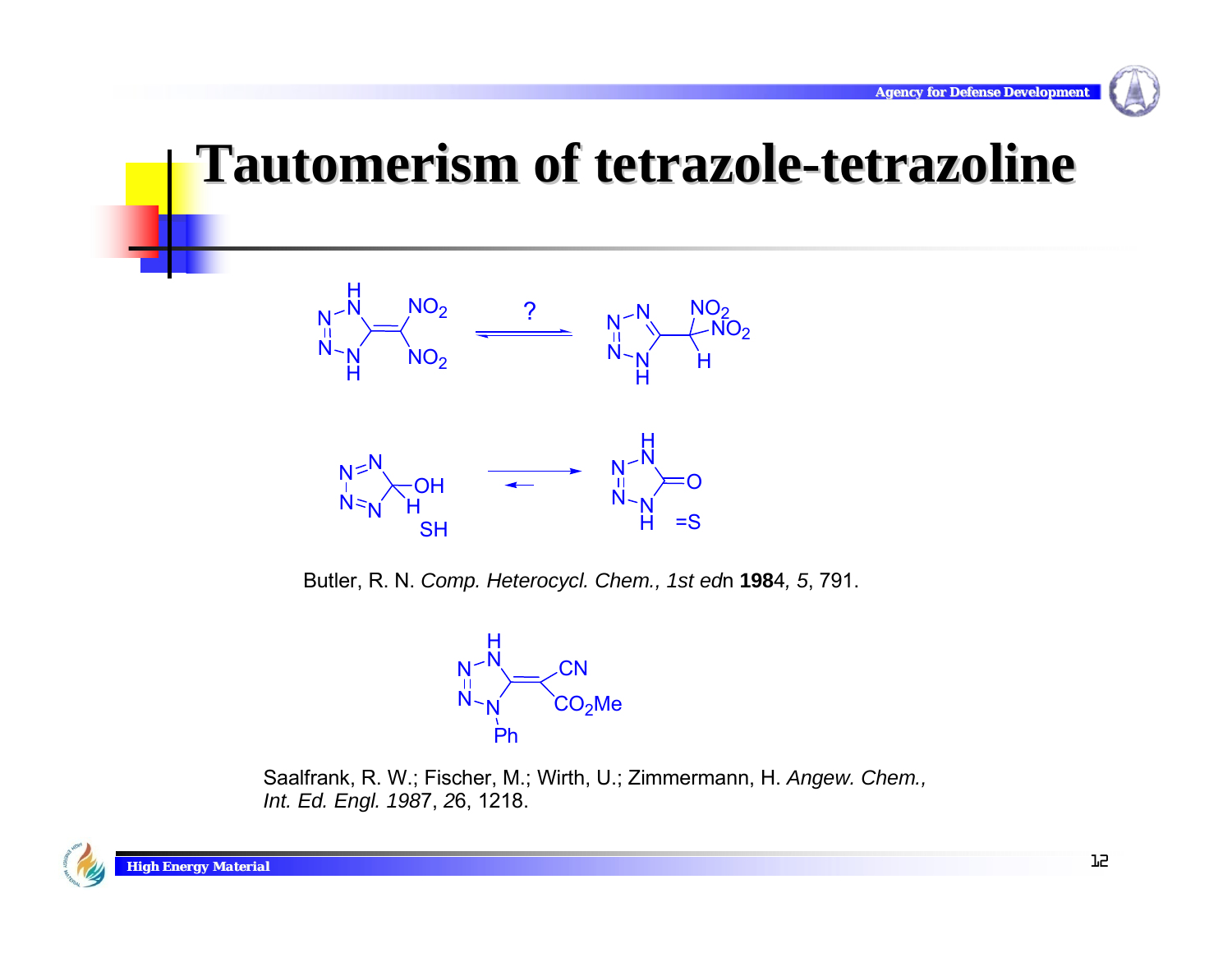### $NO<sub>2</sub>$  **stretching**



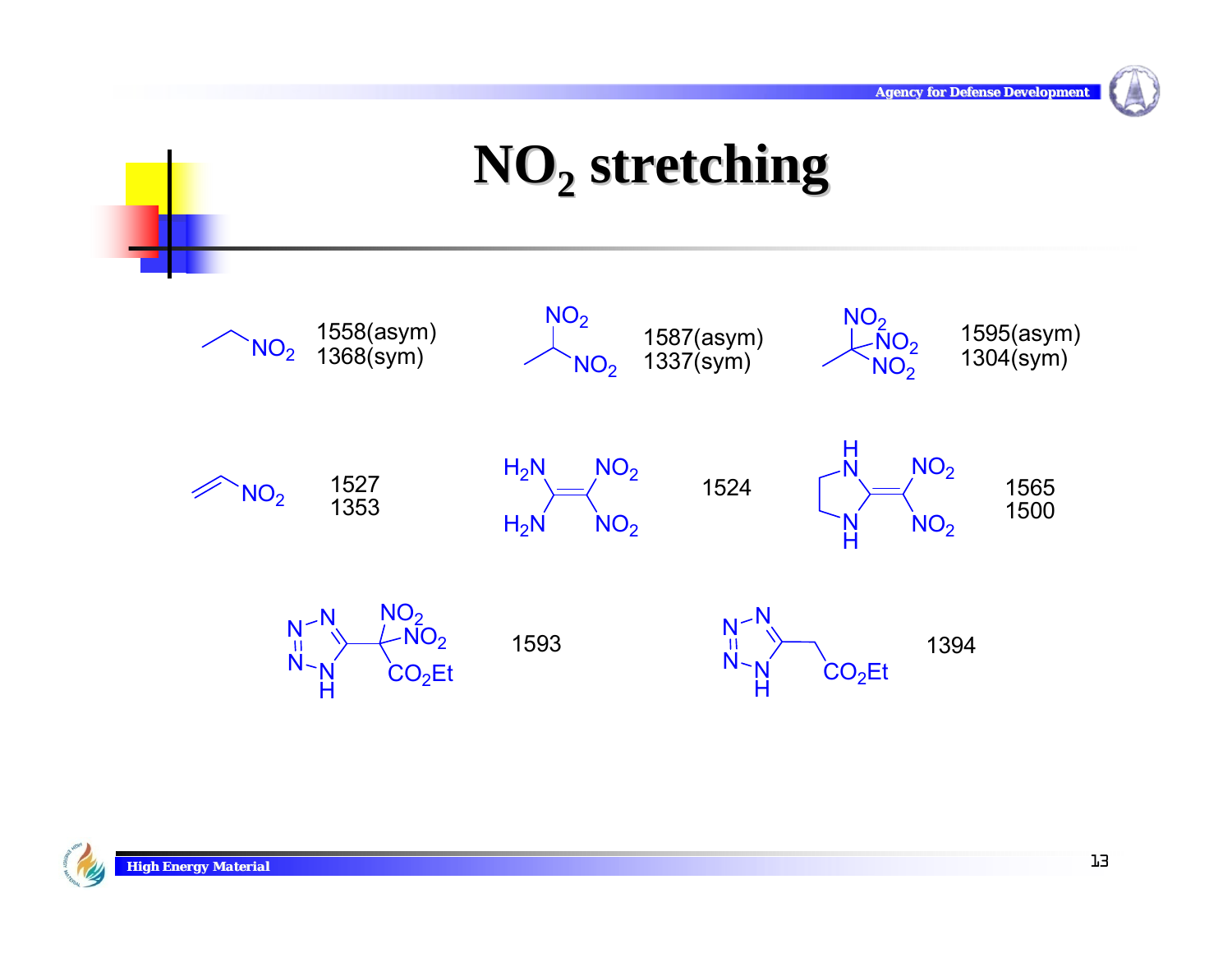

### **IR of ETDNA IR of ETDNA**



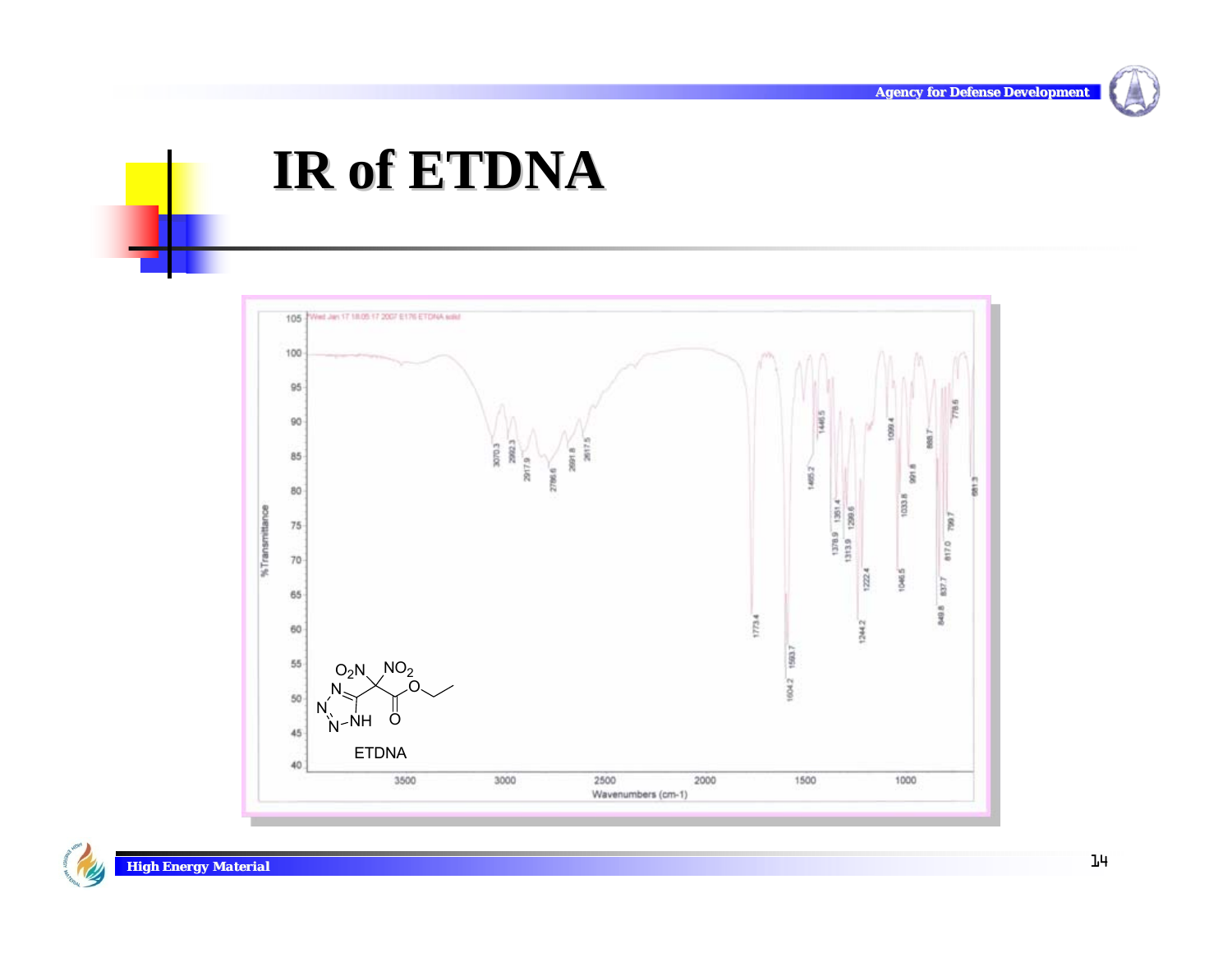

### **IR of TDNM IR of TDNM**



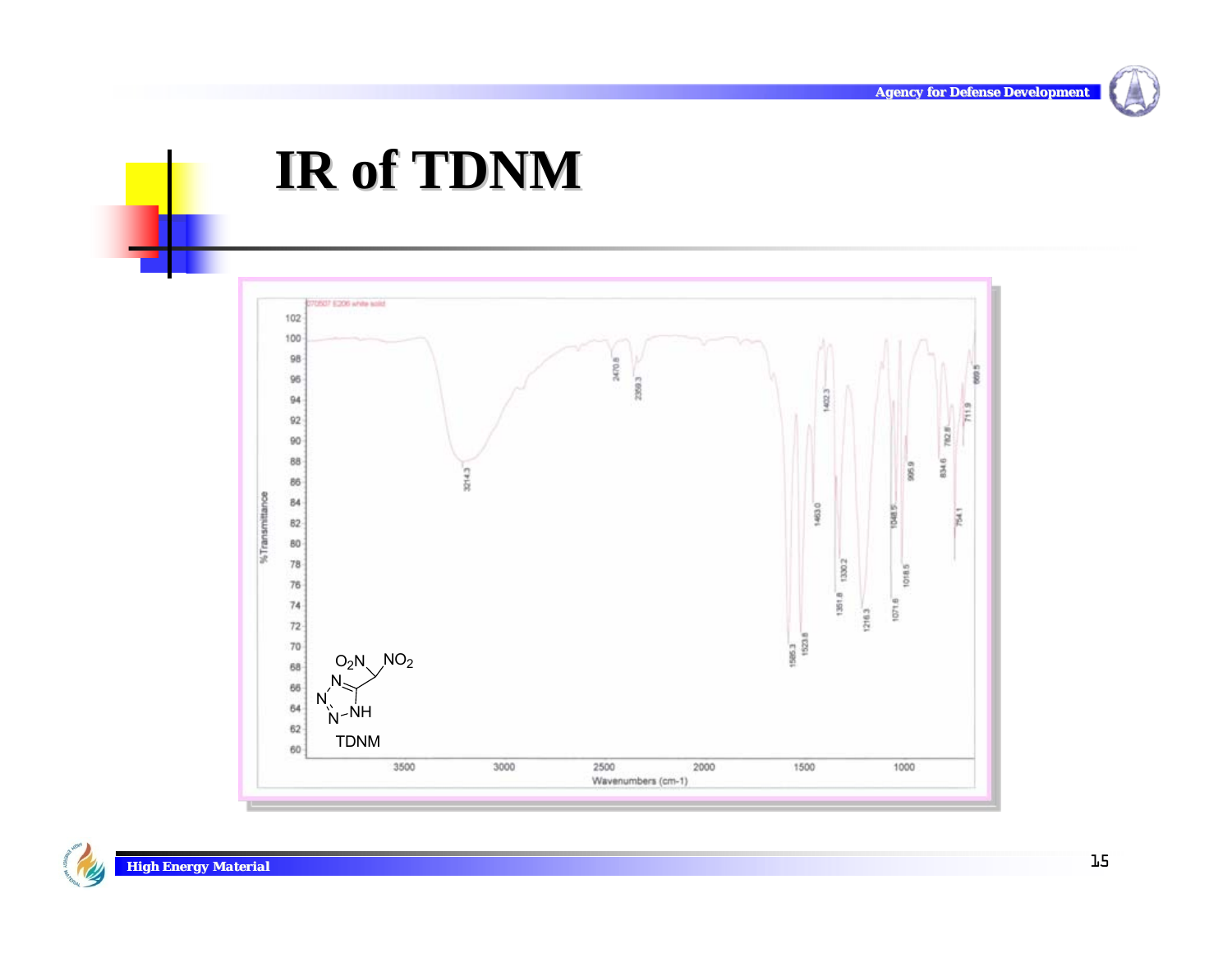# **UV absorption in UV absorption in MeOH**











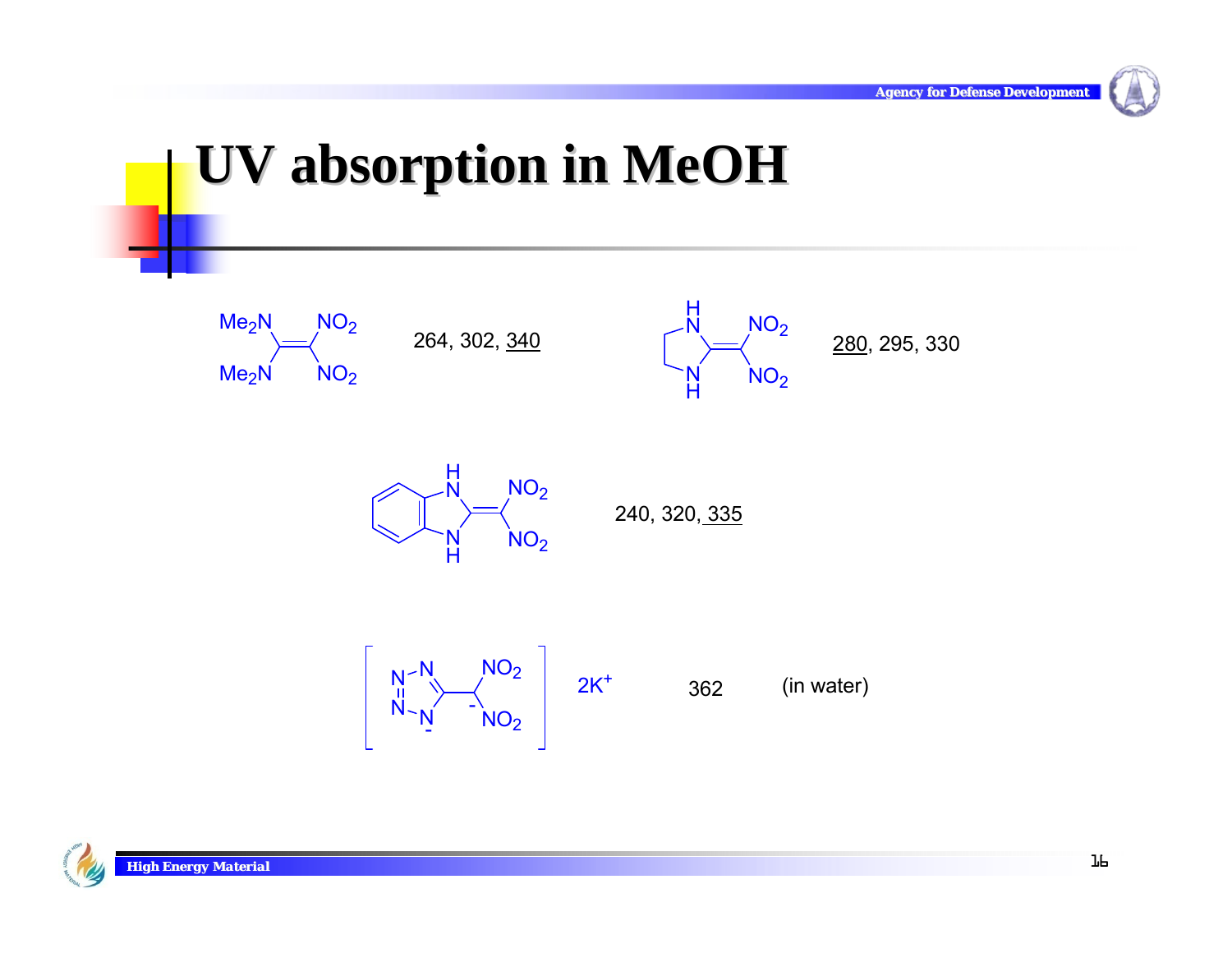### **UV-Vis of tetrazole derivatives**

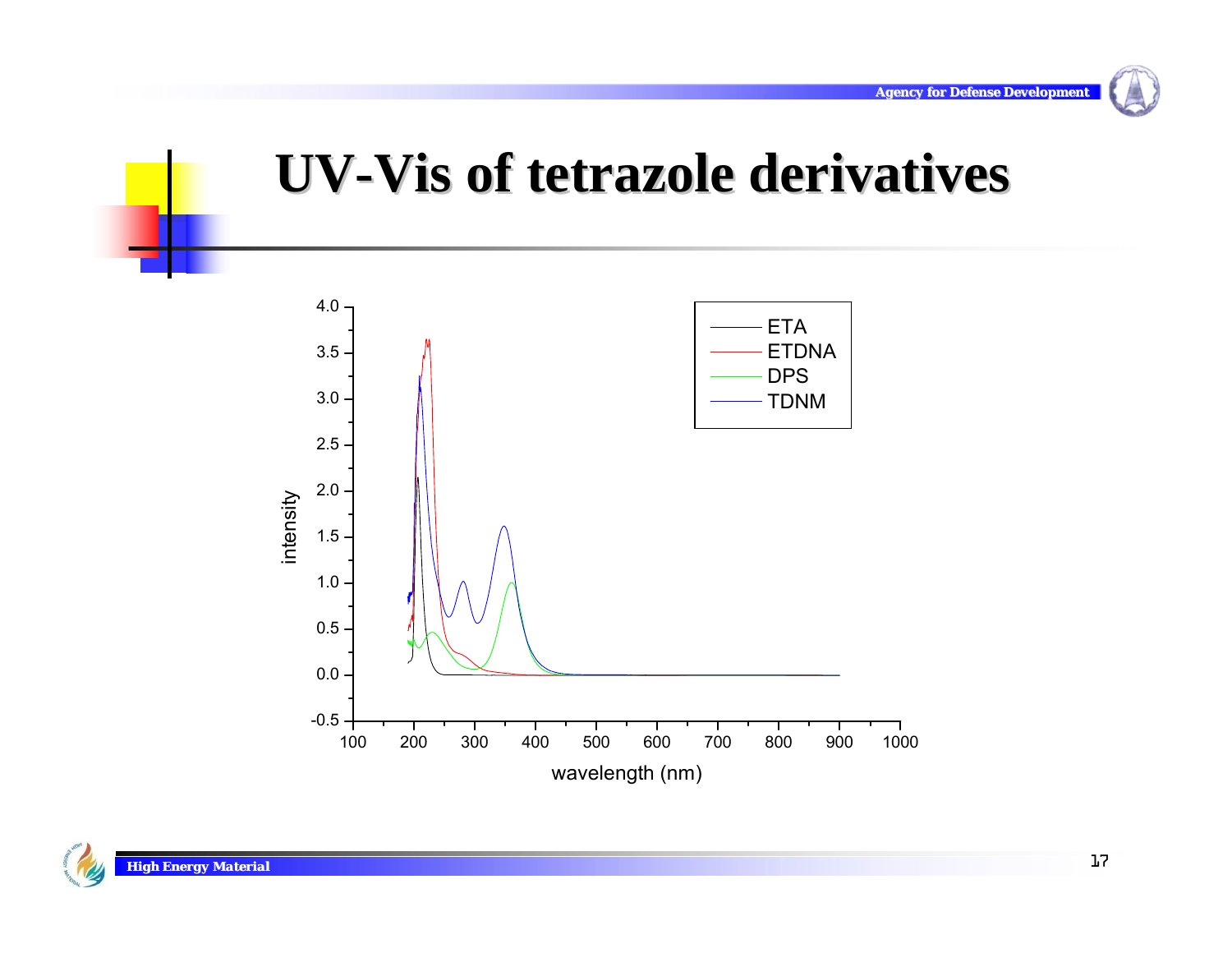### **RHF/6-31G(d) calculations 31G(d) calculations**





E=-701.43353 H

E=-702.70106 H (0.0 kcal/mol)



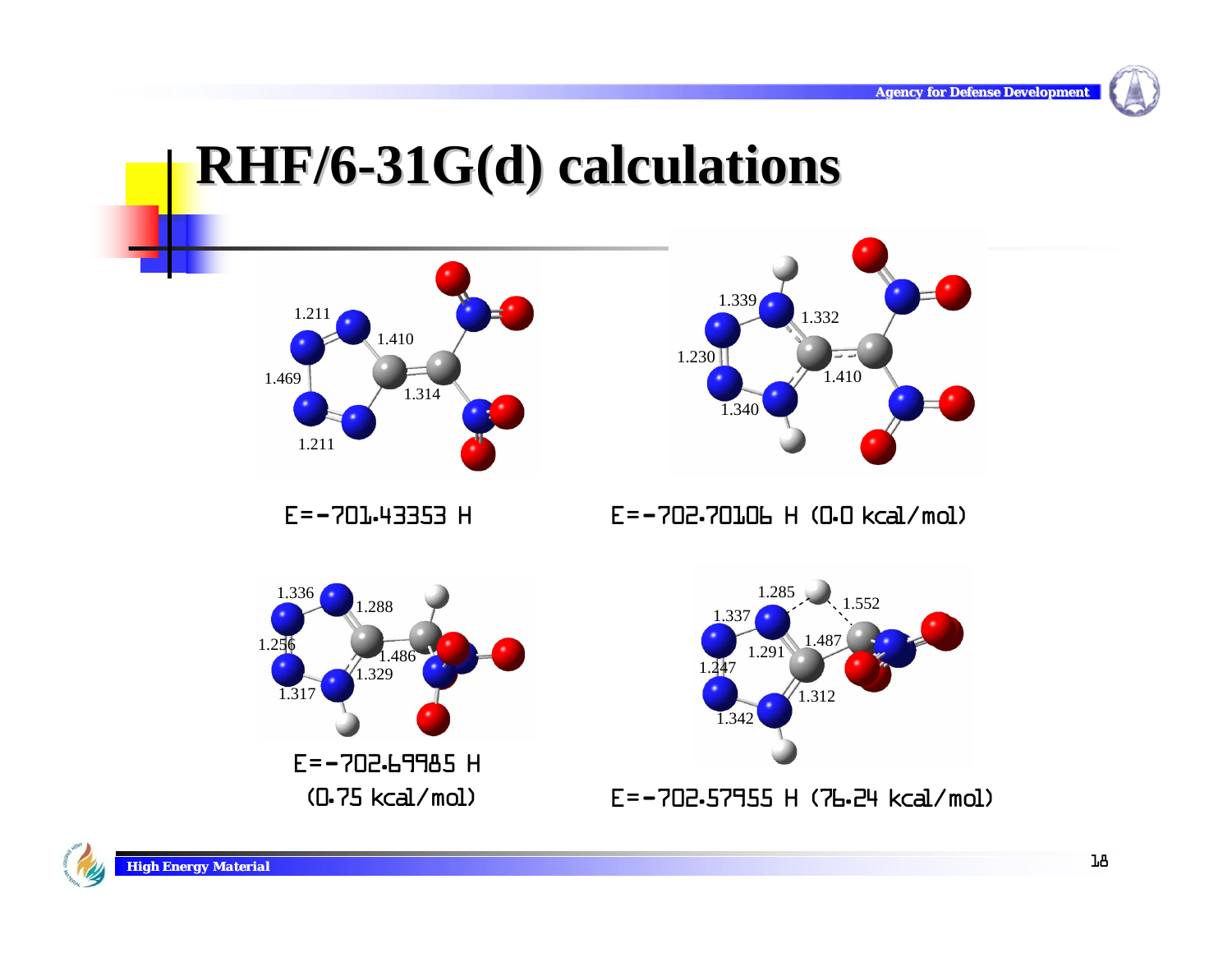

### **B3LYP/6 B3LYP/6-31G(d) calculations 31G(d) calculations**

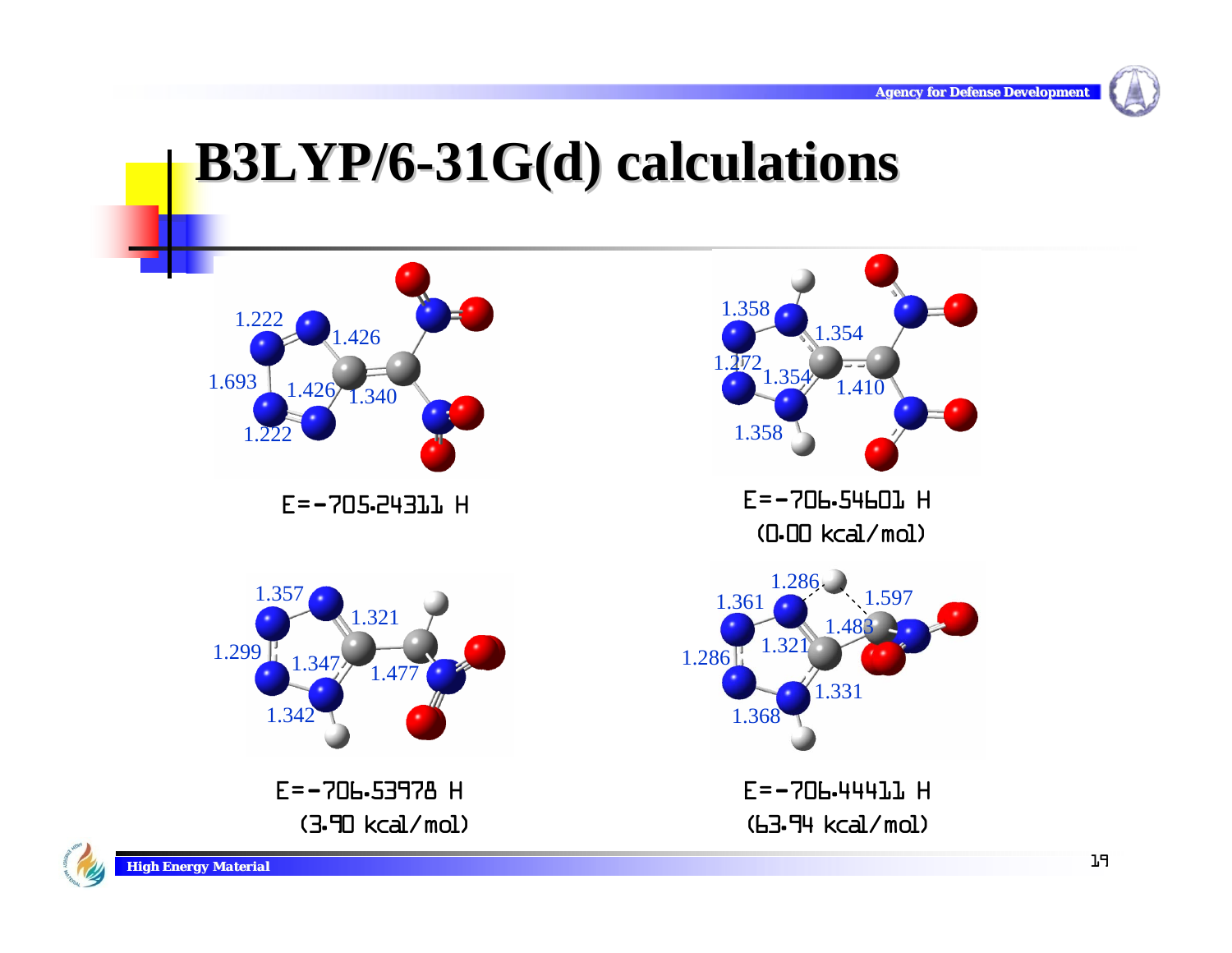### **Energy difference of Energy difference of tautomers tautomers**



**a) RHF/6-31G(d) calculation ΔE=0.75 kcal/mol b) B3LYP/6-31G(d) calculation ΔE=3.90 kcal/mol**



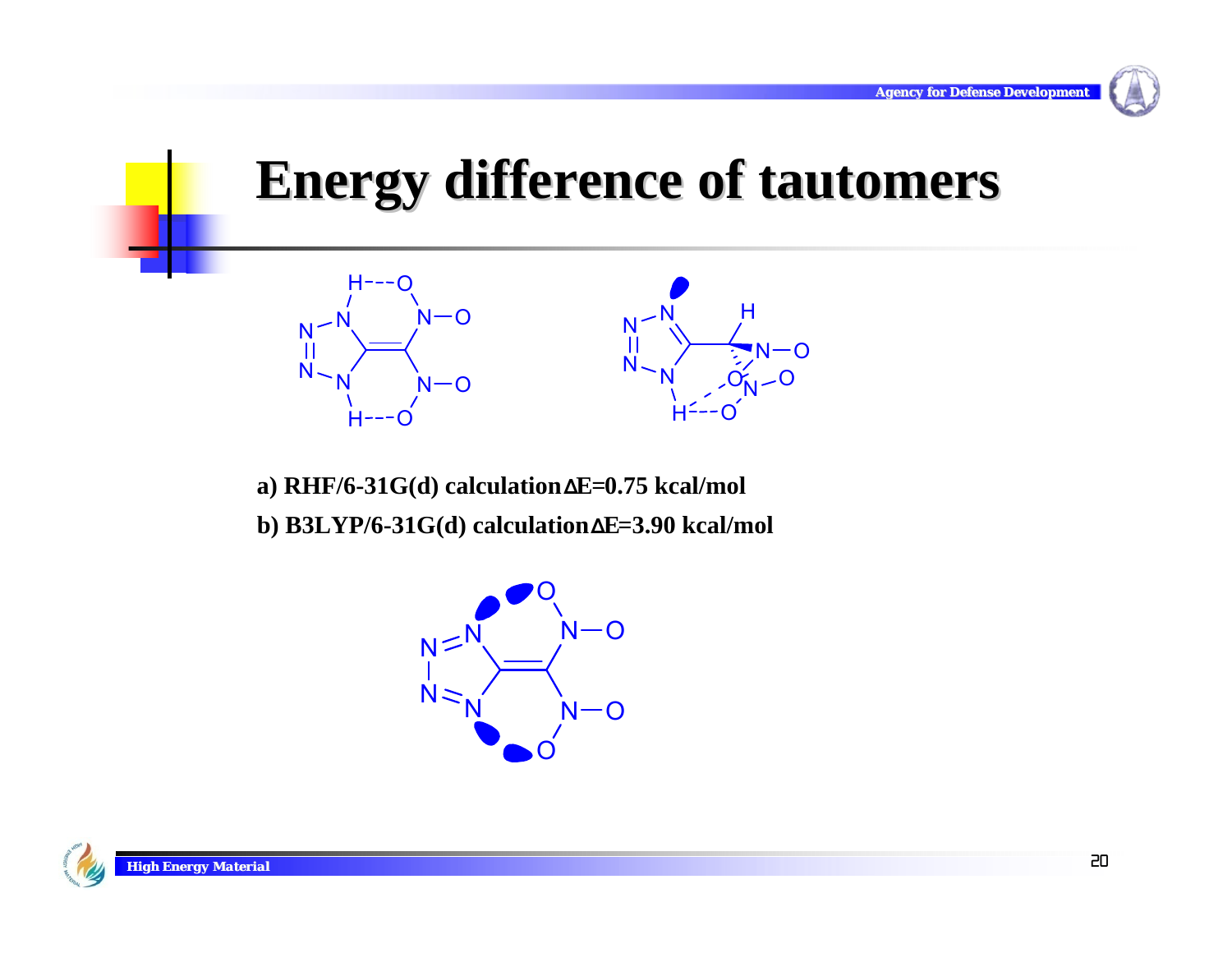

### **DSC of ATDNM DSC of ATDNM**

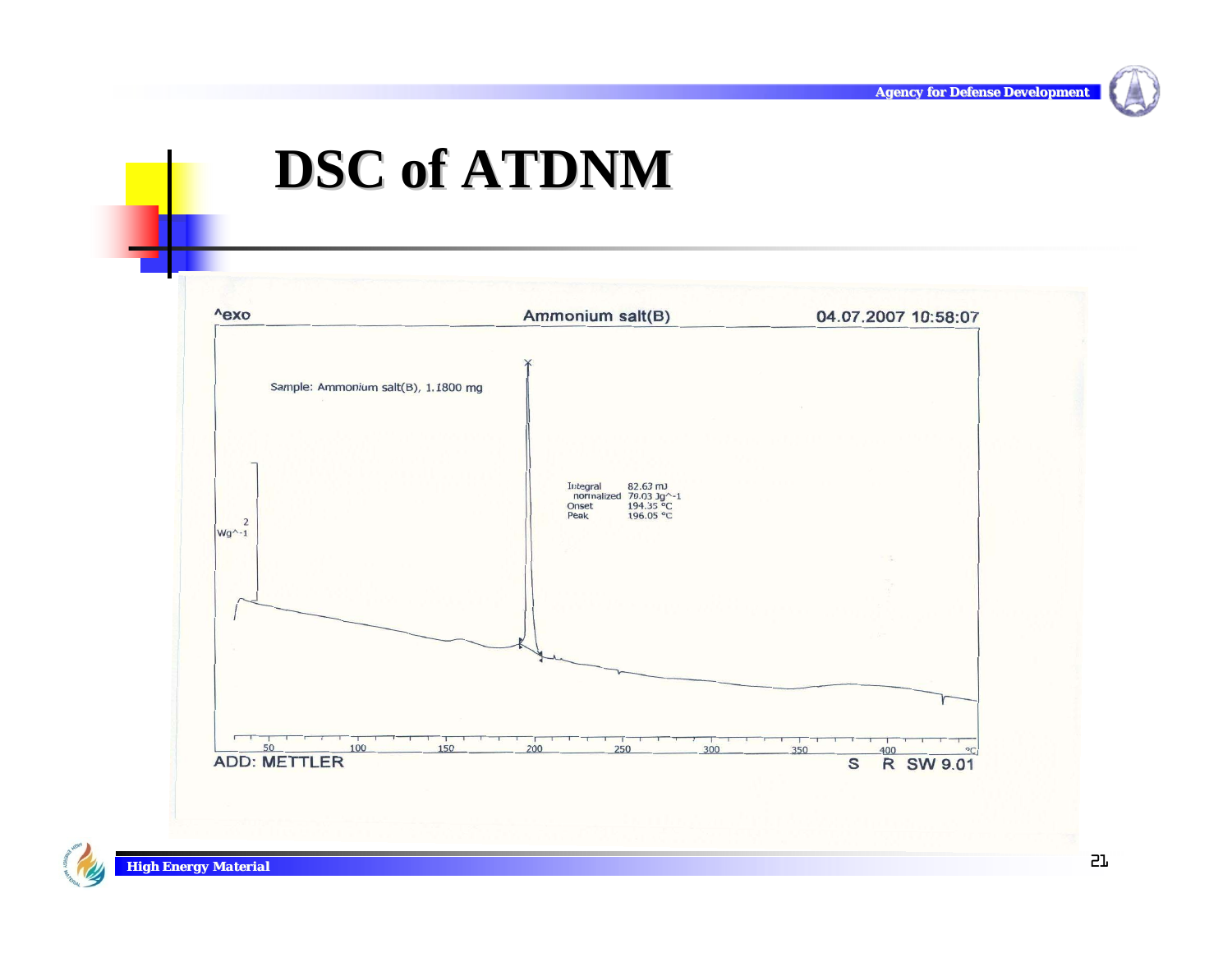

### **TGA of ATDNM TGA of ATDNM**

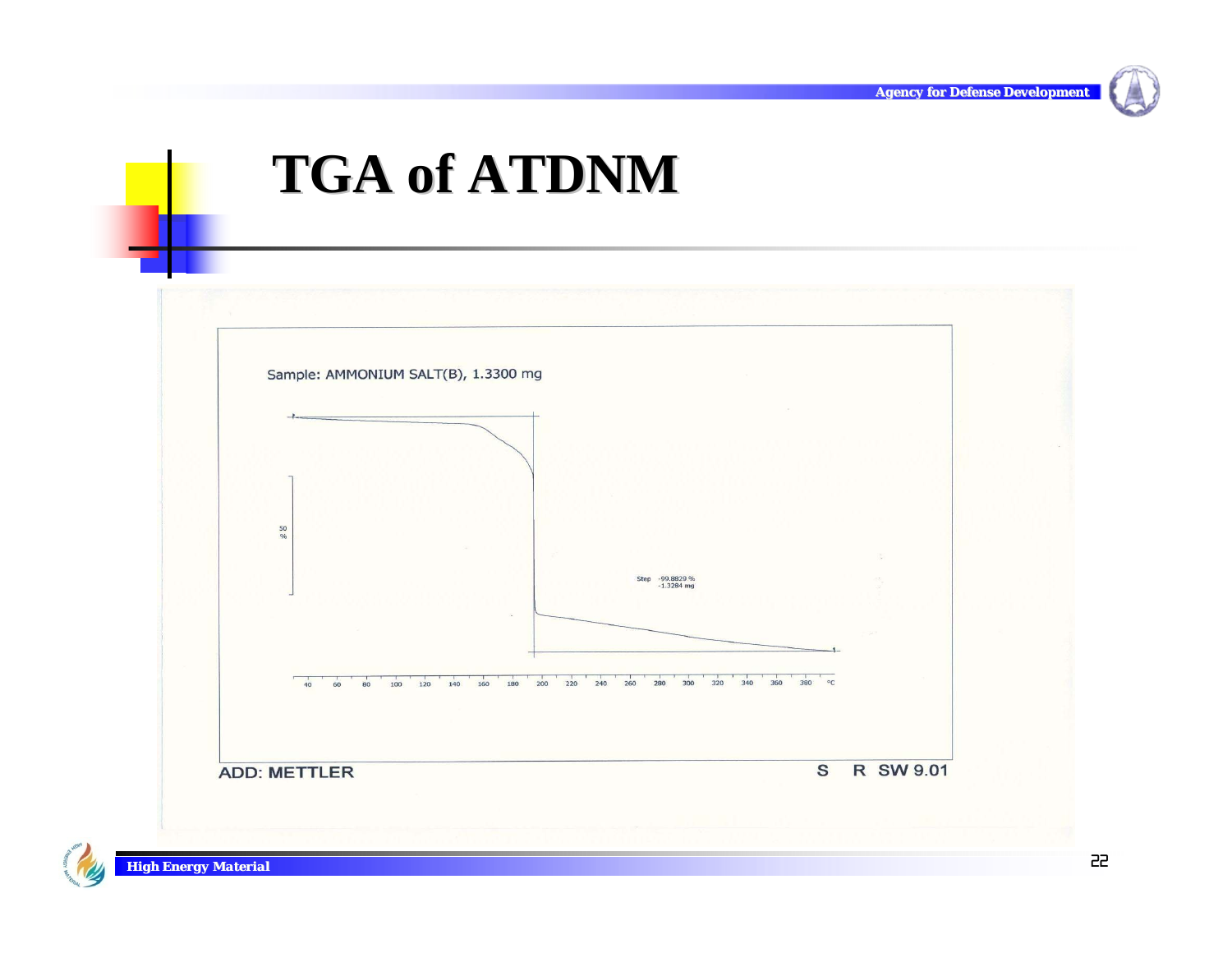

# **Conclusion Conclusion**

 $\bullet$  **5-Dinitrotetrazole was readily prepared from ethyl 5tetrazolylacetate, via ethyl 5-tetrazolyldinitroacetate.** 

**5-Dinitroterazole exists in the mixture of tetrazole and tetrazoline tetrazoline, because of small energy difference. , because of small energy difference.**

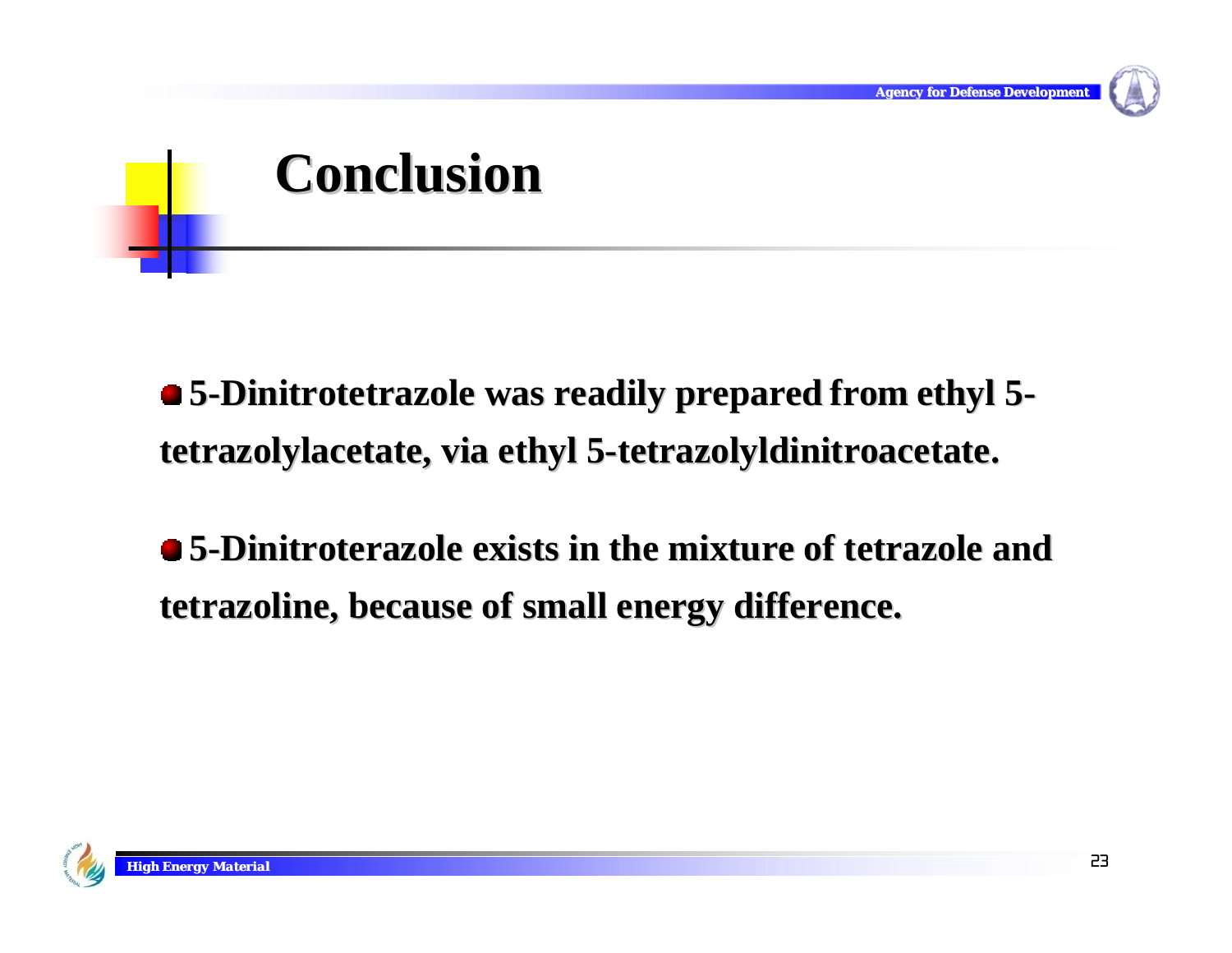### **High Energy Research Center High Energy Research Center**

**Established in Inha University, Incheon, Korea Sponsored by Defense Acquisition Program Administration & Agency for Defense Development Period : 2004. 3. 16 - 2012. 12. 31 (9 years) 25 Research topics 1st period : 2004 - 2006 2nd period : 2007 - 2009 3rd period : 2010 - 2012 Participant : University Professor and Researcher of Private company**

**Three Research Divisions**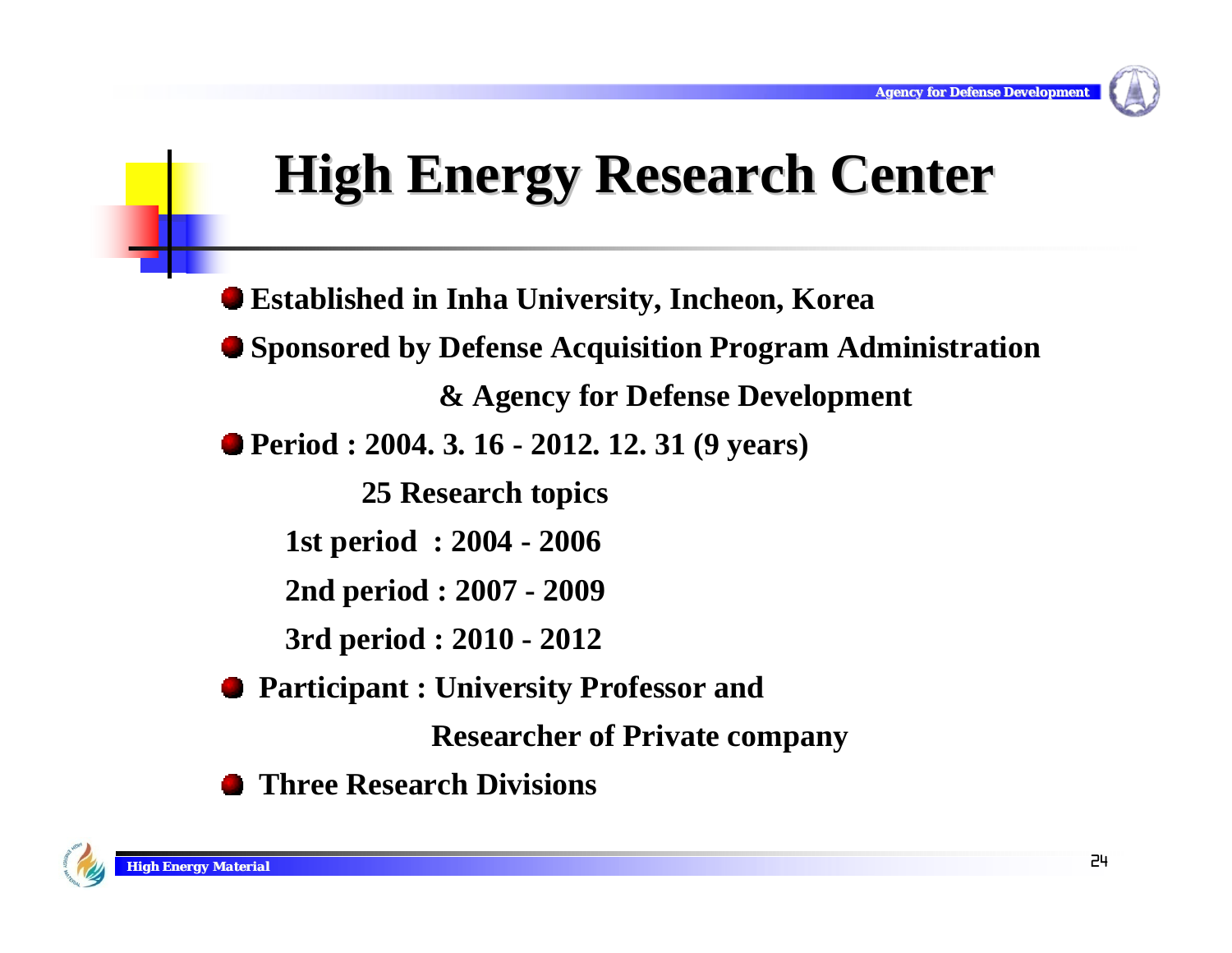

### **Division I Division I**

### **Design and Synthesis Research Design and Synthesis Research**

- ¾ **Design techniques of explosive molecules Design techniques explosive molecules**
- ¾ **Synthesis of polycyclic molecula Synthesis of polycyclic molecular explosives and oxidize r explosives and oxidizers with high density high density and insensit and insensitivity**
- **► Design and synthesis of high energetic binder system containing molecular explosives explosives**
- ¾ **Crystallization and characteriza Crystallization and characterization of energetic materials tion of energetic materials**
- **► Synthetic method of high energetic and high dense cyclic hydrocarbons**
- ¾ **Polyphosphazene Polyphosphazene elastomer elastomer and its synthesis and its synthesis**
- **Example 3 Pesign and characterization of nitrogen cluster compounds**
- ¾ **Synthesis of Synthesis of nanocomposites nanocomposites of HEM with of with nanostructured structured materials materials**

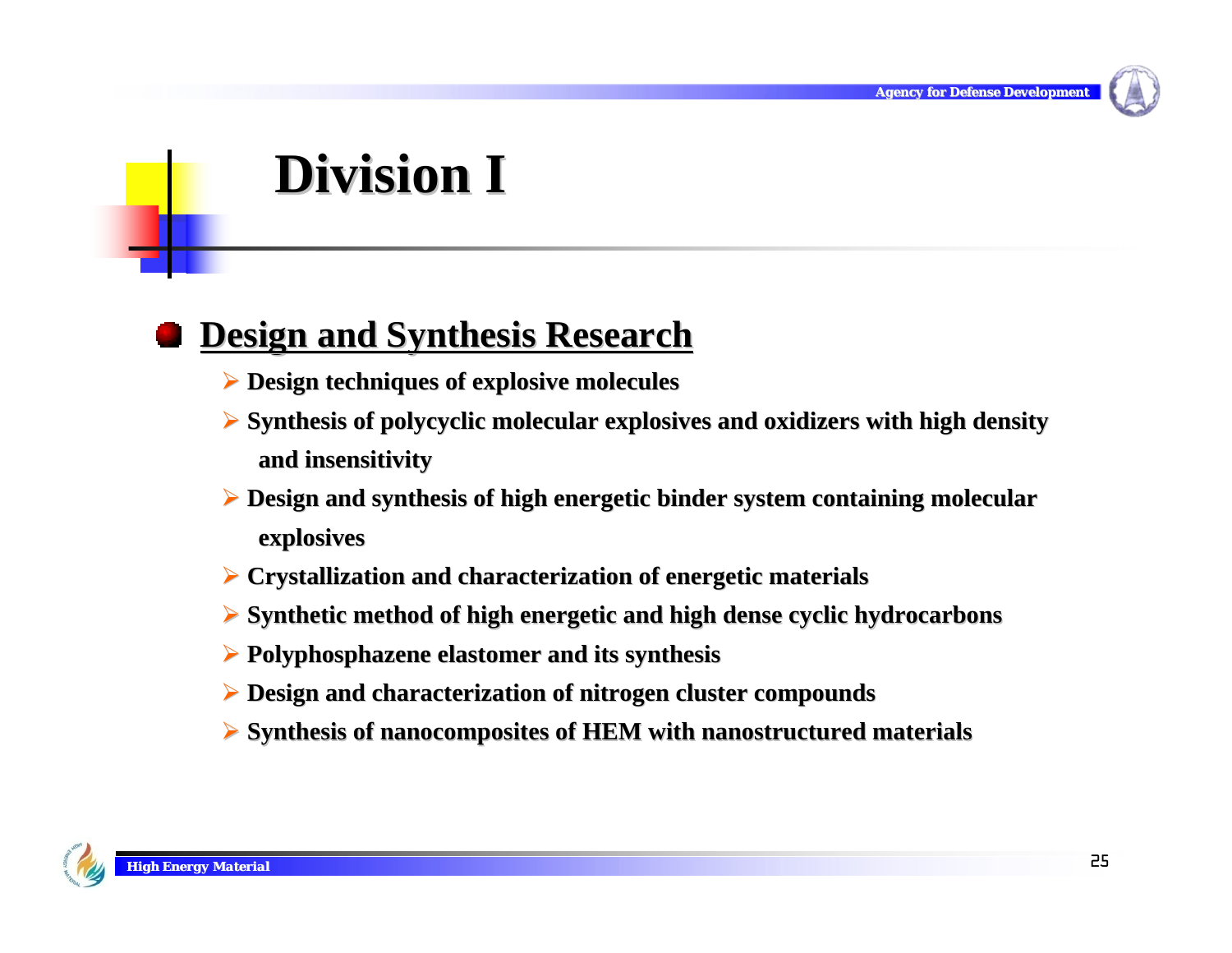

# **Division II & III Division II & III**

### **Energy Conversion Phenomenon Analysis Research**

- **► Three dimensional numerical study for shaped charger**
- ¾ **Numerical modeling of energy conversion Numerical modeling of energy conversion processes in high processes in high-temperature flows temperature flows**
- ¾ **Numerical an Numerical analysis of alysis of interior ballistics interior ballistics**
- **▶ Mechanism analysis and power increasing methods for EMP generators**
- ¾ **Analysis of the effects on the semiconductors by EMP Analysis of the effects on the semiconductors by EMP**
- **► Measurement technique of solid propellant burning rates using ultrasound**

### **Rheological Rheological Property Research Property Research**

- $\triangleright$  Rheological characteristics and extrudability of highly viscous energetic materials
- **EXACOMPOSITION research of silicone rubber**
- **Example 2 Characteristics of nano aluminum slurry fuel P**
- ¾ **Surface modification of h Surface modification of high energy material using supercritica ergy material using supercritical fluid l fluid**